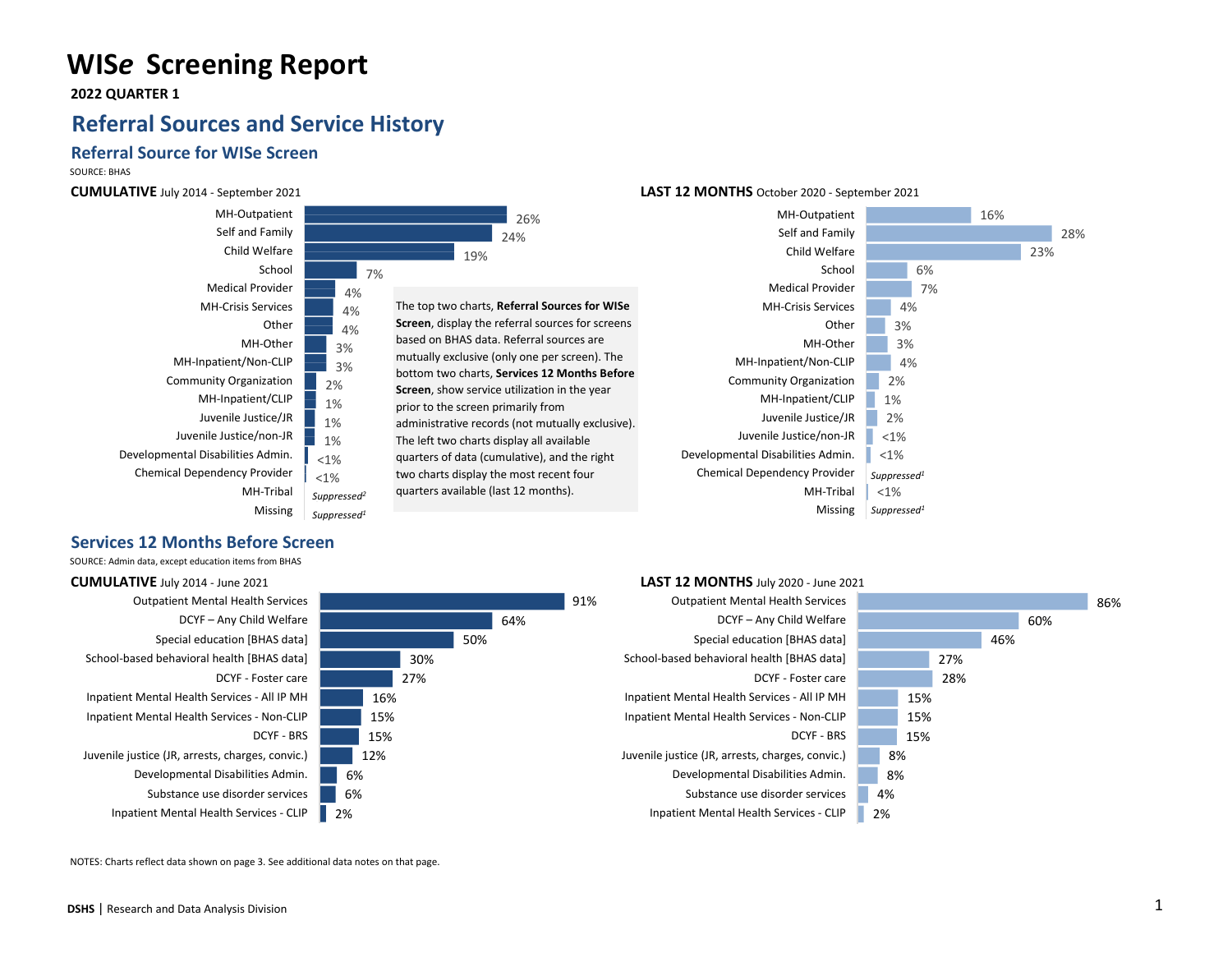# **WIS***e* **Screening Report**

 **2021 QUARTER 4**

## **Quarterly Counts of Screens and Clients**



| $-1.7 - 1.7$    |                   | ---<br>$-1$                           |                     |                |                      |                |                  |        |           |                   | $-1/1$<br>--, --  |                                         |                     |                     |                |                                                          |                       |                  |        |           |                   |                   |  |
|-----------------|-------------------|---------------------------------------|---------------------|----------------|----------------------|----------------|------------------|--------|-----------|-------------------|-------------------|-----------------------------------------|---------------------|---------------------|----------------|----------------------------------------------------------|-----------------------|------------------|--------|-----------|-------------------|-------------------|--|
|                 |                   | <b>NUMBER OF SCREENS (DUPLICATED)</b> |                     |                |                      |                |                  |        |           |                   |                   | <b>NUMBER OF CLIENTS (UNDUPLICATED)</b> |                     |                     |                |                                                          |                       |                  |        |           |                   |                   |  |
| <b>QUARTER</b>  | <b>WASHINGTON</b> | Great Rivers                          | Columbia<br>Greater | County<br>King | Central<br>orth<br>ž | Sound<br>North | County<br>Pierce | Salish | Southwest | Spokane<br>Region | Thurston<br>Mason | <b>WASHINGTON</b>                       | <b>Great Rivers</b> | Columbia<br>Greater | County<br>King | $\overline{\sigma}$<br>₽<br>$\overline{5}$<br>Ō<br>North | ъ<br>Š<br>So<br>North | County<br>Pierce | Salish | Southwest | Spokane<br>Region | Thurston<br>Mason |  |
| $10/16 - 12/16$ | 726               | 29                                    | 141                 | 53             | 15                   | 95             | 117              | 34     | 84        | 69                | 89                | 1.547                                   | 83                  | 311                 | 211            | 28                                                       | 228                   | 218              | 40     | 146       | 104               | 180               |  |
| $1/16 - 3/17$   | 865               | 45                                    | 187                 | 57             | 15                   | 121            | 128              | 28     | 90        | 85                | 109               | 1,739                                   | 102                 | 351                 | 223            | 29                                                       | 252                   | 236              | 43     | 146       | 157               | 202               |  |
| $4/17 - 6/17$   | 1.029             | 79                                    | 153                 | 117            | 33                   | 116            | 99               | 49     | 88        | 187               | 108               | 1,967                                   | 134                 | 347                 | 254            | 50                                                       | 261                   | 239              | 49     | 155       | 241               | 239               |  |
| $7/17 - 9/17$   | 822               | 61                                    | 126                 | 55             | 34                   | 109            | 135              | 33     | 51        | 148               | 70                | 1,997                                   | 152                 | 322                 | 245            | 63                                                       | 239                   | 266              | 59     | 144       | 286               | 224               |  |
| $10/17 - 12/17$ | 1,131             | 66                                    | 210                 | 79             | 31                   | 178            | 87               | 73     | 73        | 218               | 116               | 2,132                                   | 167                 | 359                 | 223            | 76                                                       | 275                   | 260              | 71     | 139       | 338               | 227               |  |
| $1/18 - 3/18$   | 1.444             | 90                                    | 200                 | 103            | 77                   | 221            | 151              | 94     | 131       | 258               | 119               | 2.475                                   | 193                 | 385                 | 241            | 115                                                      | 269                   | 318              | 122    | 160       | 427               | 250               |  |
| $4/18 - 6/18$   | 1,370             | 112                                   | 237                 | 157            | 75                   | 199            | 91               | 87     | 117       | 196               | 99                | 2.647                                   | 223                 | 408                 | 283            | 134                                                      | 316                   | 304              | 160    | 164       | 426               | 232               |  |
| $7/18 - 9/18$   | 1.090             | 76                                    | 200                 | 83             | 55                   | 150            | 107              | 79     | 85        | 190               | 65                | 2,605                                   | 218                 | 406                 | 311            | 134                                                      | 302                   | 290              | 162    | 161       | 409               | 219               |  |
| $10/18 - 12/18$ | 1,402             | 126                                   | 195                 | 98             | 98                   | 226            | 147              | 103    | 98        | 233               | 78                | 2,850                                   | 229                 | 431                 | 351            | 145                                                      | 368                   | 315              | 191    | 186       | 424               | 217               |  |
| $1/19 - 3/19$   | 1.417             | 87                                    | 248                 | 127            | 88                   | 179            | 134              | 102    | 142       | 224               | 86                | 2.774                                   | 236                 | 441                 | 342            | 151                                                      | 393                   | 304              | 204    | 206       | 422               | 109               |  |
| $4/19 - 6/19$   | 1.653             | 146                                   | 241                 | 222            | 71                   | 248            | 128              | 115    | 95        | 289               | 98                | 3.000                                   | 282                 | 467                 | 392            | 129                                                      | 440                   | 314              | 223    | 216       | 456               | 114               |  |
| $7/19 - 9/19$   | 1,319             | 97                                    | 157                 | 159            | 68                   | 176            | 146              | 81     | 107       | 254               | 74                | 3.045                                   | 290                 | 434                 | 404            | 134                                                      | 454                   | 270              | 225    | 216       | 453               | 199               |  |
| $10/19 - 12/19$ | 1.849             | 153                                   | 231                 | 178            | 77                   | 242            | 231              | 137    | 135       | 353               | 112               | 3.315                                   | 334                 | 473                 | 450            | 122                                                      | 489                   | 362              | 218    | 257       | 453               | 188               |  |
| $1/20 - 3/20$   | 1,793             | 139                                   | 238                 | 208            | 74                   | 266            | 252              | 136    | 113       | 282               | 85                | 3.661                                   | 350                 | 522                 | 528            | 115                                                      | 527                   | 412              | 245    | 265       | 472               | 259               |  |
| $4/20 - 6/20$   | 1,264             | 84                                    | 181                 | 161            | 57                   | 186            | 162              | 61     | 98        | 201               | 73                | 3,631                                   | 358                 | 510                 | 434            | 95                                                       | 557                   | 429              | 236    | 281       | 465               | 303               |  |
| $7/20 - 9/20$   | 1.400             | 138                                   | 202                 | 127            | 52                   | 200            | 178              | 88     | 93        | 267               | 55                | 3.614                                   | 388                 | 477                 | 423            | 96                                                       | 561                   | 462              | 220    | 303       | 437               | 306               |  |
| $10/20 - 12/20$ | 1,530             | 151                                   | 209                 | 181            | 68                   | 214            | 174              | 101    | 102       | 272               | 58                | 3.696                                   | 423                 | 456                 | 441            | 94                                                       | 533                   | 458              | 227    | 310       | 481               | 326               |  |
| $1/21 - 3/21$   | 1,490             | 145                                   | 219                 | 138            | 70                   | 191            | 159              | 112    | 115       | 277               | 64                | 3,712                                   | 408                 | 456                 | 433            | 95                                                       | 560                   | 435              | 244    | 306       | 523               | 310               |  |
| $4/21 - 6/21$   | 1,560             | 181                                   | 223                 | 125            | 75                   | 218            | 171              | 106    | 89        | 265               | 107               | 3.682                                   | 396                 | 478                 | 411            | 113                                                      | 554                   | 382              | 260    | 263       | 546               | 320               |  |
| $7/21 - 9/21$   | 1,255             | 144                                   | 119                 | 108            | 60                   | 164            | 152              | 108    | 89        | 253               | 58                |                                         |                     |                     |                |                                                          |                       |                  |        |           |                   |                   |  |

NOTES: Counts of screens (not unduplicated; a child may have more than one in each time period) from WISe screening data (BHAS). Counts of clients (unduplicated; at most one in each time period at the state level) from adm (ProviderOne). Due to data lag, service data not available as recently as screening data. Service data may be incomplete in the last quarter shown. Regions reflect current HCA managed care regions.